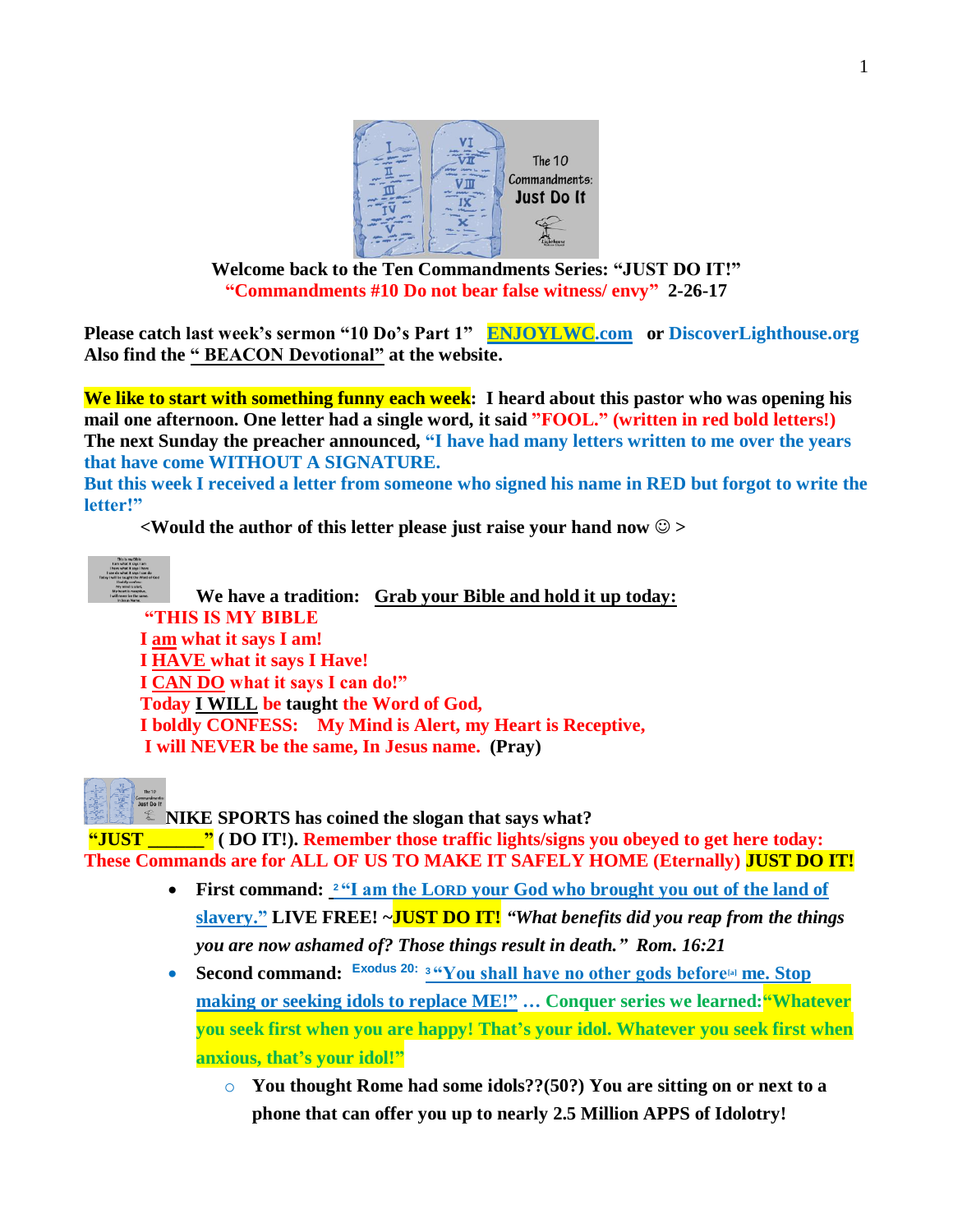- **8 3**<sup>rd</sup>: <sup>7</sup> **"You shall not take the name of the Lord your God in vain, for the LORD will not hold anyone guiltless who misuses his name." BLESS GOD'S NAME- JUST DO IT!**
- **4 th: <sup>8</sup> "Remember the Sabbath day by keeping it holy." Enjoy the Sabbath rest that God lovingly made for man. "Do not forsake the gathering together as some are in the habit of doing" because like a penguin in -40 they stand TOGETHER, or they go**  to Penguin Heaven/ hell. © COME TOGETHER at church weekly.**JUST DO IT!**
- 5<sup>th</sup>: "Honor your father and mother" give their advice and wisdom weight. Comes **with a promise of long life!**
- **6** of  $f_h$ : "Do not murder" Yet Jesus takes it further to not get angry, or call names, or **hate (All which in that order LEAD TO MURDER) JUST DO IT!**
- $7<sup>th</sup>$  **"Do not commit adultery"** Conquer Group on Wednesday is taking this subject to task at every angle!! NICE! 32 Guys so far!  $\odot$  I don't care if you missed them **all so far! JUMP IN NOW!! This is eternal and LIFE SAVING!**
- **8 b**<sub>**m**</sub>. **e** *s***<sup>th</sup>, <b>"You shall not steal" Emotionally, physically, or spiritually- Auto tithe for those stealing from God in your bulletin . :-) JUST DO IT!**
- **9 th**: "You shall not bear false witness" Don't lie! There is TRUTH and there is a **LIE. Only the TRUTH will set you free!**

# **Today I want to talk to you about:** *Commandment #10: YOU SHALL NOT COVET….*

# **Hebrew word for COVET ("Chamad")= 'selfish desire' / or 'Lust' – Hence to COVET is to reveal our heart's innermost intention: To be Selfish!**

- **Before Randy took the last scoop of ice cream he coveted it in his heart. Ha.**
- **Before you Teens got out the door you called "Shotgun" so that you would get the**  coveted front passenger seat! Admit it!  $\odot$  (No one calls "Shotgun" when my Mom is **driving – It's just too terrifying to be in the FRONT SEAT AT THOSE SPEEDS with an 87 year old! Seriously!)**
- Some are coveting this sermon being done  $\sim$  That is a bummer cuz we are just getting **started! Ha.** 
	- o **Illustration: Actually as a Teen I COVETED BEING LIKED in my public school. Being in the popular crowd. Who didn't want to be accepted?**
	- o **Now it wasn't good enough that I was accepted in Christian circles. I was blessed to be involved in youth and church! LOVED IT!! but there was ONE THING satan had a hold on me ~ I wanted to be accepted by my school peers, and this one huge music honor as a Sr. went to a friend who was "more popular" and that made my heart COVET – It brought deep pain and anger – this girl had no intent to go out and do what I was my profession "Vocal performance" …….. I remember my Dad call and work me thru it in such love and Godly perspective " That scholarship will be covered by God, let it go and GO SING FOR CHRIST!" and that dropping Covet SAVED MY CONTENMENT!**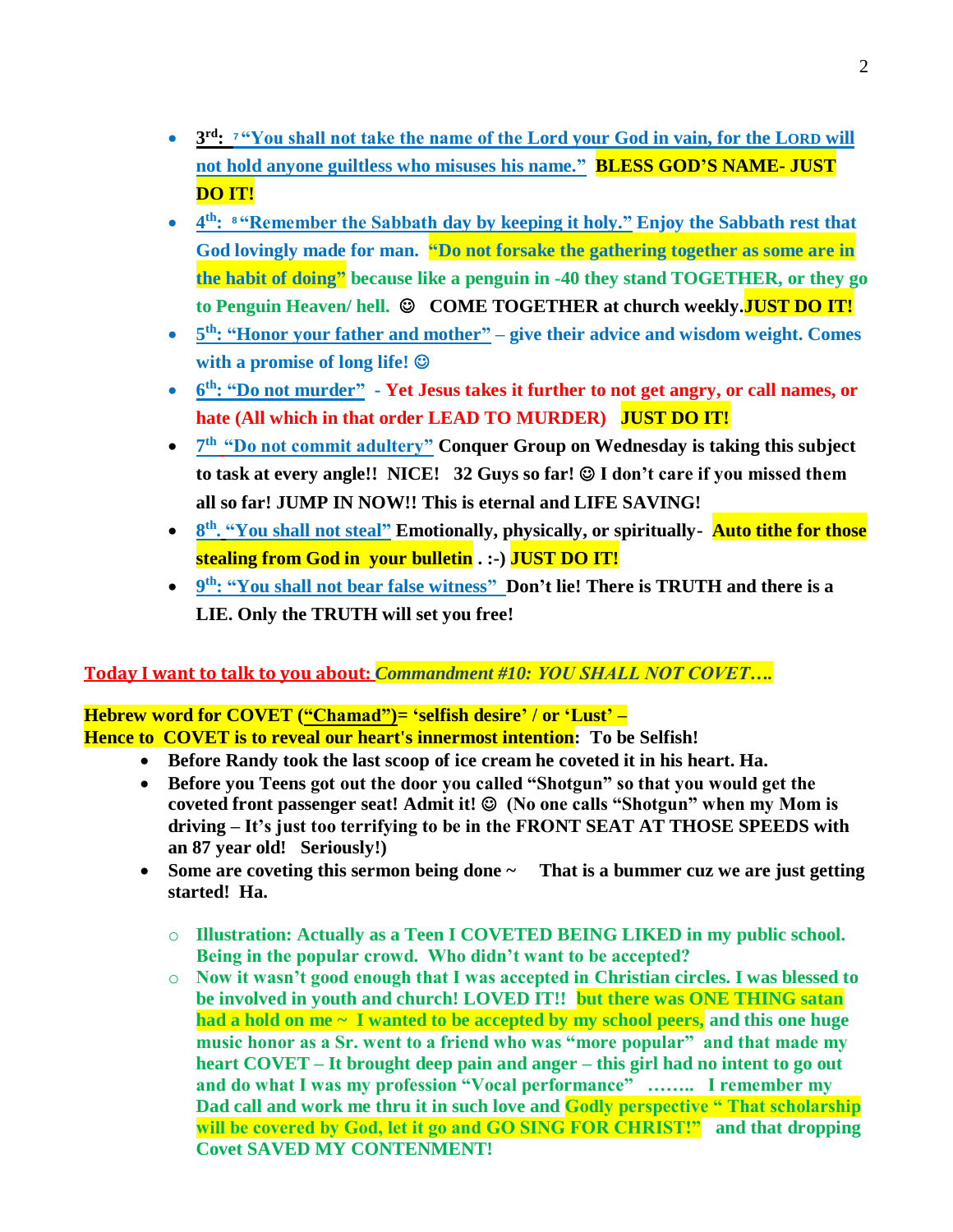**12:15)"Rejoice with those who rejoice, mourn with those who mourn" This is our personal remedy for a covetous spirit. GOD VALUES CONTENTMENT For when we are content we reflect Who God is like.**

**THE OPPOSITE of Coveting is CONTENTMENT! So as we learn about things we may COVET, REPLACE COVETING WITH CONTENTMENT!**

### **SO WHAT DOES THIS COMMANDMENT REALLY SAY?**

**Exodus 20:17 <sup>17</sup> "You shall not covet your neighbor's house. You shall not covet your neighbor's wife, or his male or female servant, his ox or donkey, or anything that belongs to your neighbor." COVETING IS THE SPIRIT OF UTTER SELFISHNESS! …….. Amen? Let's play the COVET GAME according to this commandment:** 

- **What happens when you Covet your neighbors House!? (shout out some answers!)**
- **YOUR SELFISH DESIRE FOR THIERS WILL DESPISE & neglect YOUR HOUSE!** 
	- o **Meanwhile Your attitude of thankfulness to GOD FOR YOUR HOUSE IS GONE! Imagine what that does to your JOY? You will neglect contentment and become bitter with God for not treating you fairly (bought a lie)**
	- o **the pit of SELF PITY and a lie is born and blinds you to GOD'S BLESSING!**
		- **TRUTH: That house has way more upkeep & expense than you have! ©Let them struggle with the mansion, enjoy your shack (cuz 99% of world would give a leg to trade houses with YOU!) – Your palace!**
- **What happens when you covet your neighbor's wife??** 
	- o **You will find Disappointment in God's provision! You will only see your Bride's flaws if you LUST AFTER your neighbor's wife- cuz you bought a lie. THAT neighbors wife is an OPEN GRAVE looking for the right day to put a bullet in your temple and bury you you in her back yard! (she NEVER LOVED YOU! ) ~ RUN FROM THIS OPEN GRAVE and do not look back! REMEDY: Pray for God to cause you to fall in LOVE with your wife again, that husband again! KICK THE DEVIL SQUARE IN HIS UGLY TEETH!** 
		- **TRUTH: That neighbors wife has 10x the problems your lovely wife has!**
- **What happens when we covet our neighbor's wealth(his ox, servants, his donkey) – his ability to hire a house cleaner! His credit to buy fancy cars, play stations, expensive shoes!?** 
	- o **When You covet (LIVE & LUST FOR) what they can afford YOU WILL DESPISE WHAT YOU HAVE and that is …….. sin. It's looking God in the face and spitting on the ground and saying "You aren't ENOUGH!" "I don't have THAT!" (what did you just think of?????????? That is IT FOR YOU! Deal with it today )** 
		- **TRUTH of lusting after That neighbor's "Stuff": IT JUST EXPOSES THE LIES in your life: You believe that life's unfair and that you deserve something you don't. IF WE ALL GOT WHAT WE DESERVE~ It sure wouldn't be a pretty thing ………….amen? Be careful what you threaten God with.**

**So, Before we hit Decision time let's hit one more angle:** 

**SINCE Coveting is the sin of SELFISHNESS/ GREED – then remember this**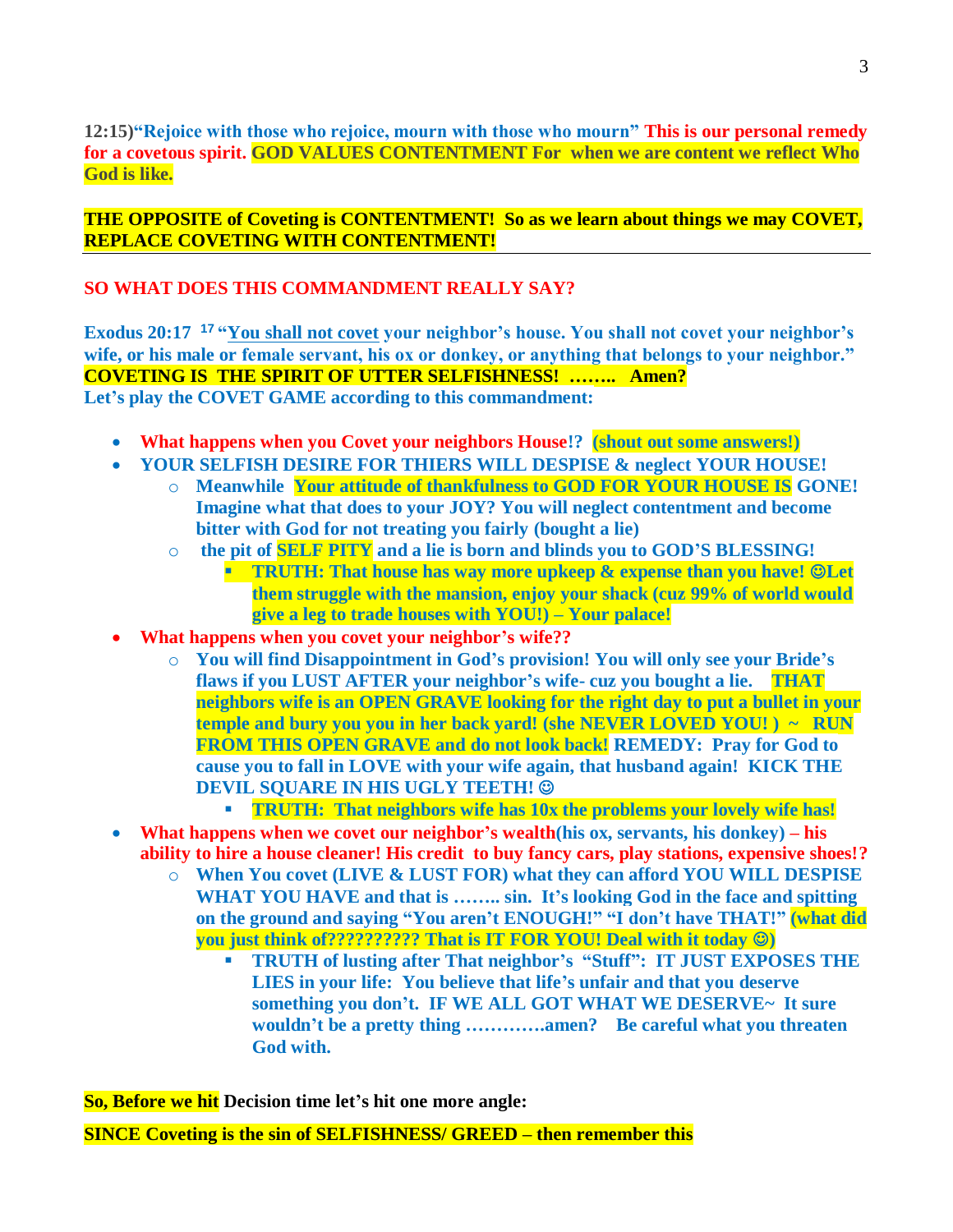**Ephesians 5:5 <sup>5</sup> For of this you can be sure: No immoral, impure or greedy person—such a person is an idolater—has any inheritance in the kingdom of Christ and of God.[\[a\]](https://www.biblegateway.com/passage/?search=EPHESIANS+5%3A5&version=NIV#fen-NIV-29310a)**

## **SO GREAT! How can I be saved from my SELF CENTERED SELFISH SELF?????**

#### **Psalm 73:25 (NIV)**

**<sup>25</sup>Whom have I in heaven but you? (GOD is your salvation! ENJOY more time with HIM!!) And earth has nothing I desire besides you………** 

#### **It is OK to want a few things "Wanting is………"**

- **Wanting a better grade by working harder.**
- **Wanting a job by applying yourself and being a DOER!**
- **Wanting a car by being willing to start within your means.**

### **Coveting is "bad wanting"**

- **Wanting what belongs to someone else, feeling "ENTITLED"**
- **Wanting what is evil, sinful because you want to please your flesh.**
- **Wanting to the point of greed because Pepsi said, "GOTTA HAVE IT!"**
- **Wanting things so badly that you are discontent and UNHAPPY when you have less – COMPARISON! You are NOT others, you are you and Choose to enjoy "ME".**

#### **How to stop coveting?**

**Philippians 2:3-4 (NIV)**

**<sup>3</sup> Do nothing out of selfish ambition or vain conceit. Rather, in humility value others above yourselves, <sup>4</sup> not looking to your own interests but each of you to the interests of the others.**

- **Be thankful for what you do have- GO on a RIGHTEOUS RANT WITH GOD! Woo hoo!**
- **Repent of evil desires Ask forgiveness and be CONTENT instead of CONTENTIOUS!**
- **OTHERS FIRST! You have it pretty GOOD!**

 **Galatians 5:24 (NIV)**

**<sup>24</sup>Those who belong to Christ Jesus have crucified the flesh with its passions and desires.** 

#### **DECISION TIME: CHOOSE TO BE CONTENT TO BE**

**WHO YOU ARE (Covetous/ empty/ bitter OR CONTENT?)**

**Let's all pray this out loud together repeat after me "***Lord Jesus* **(repeat***), forgive me of my sins*  **(repeat)***, come into my heart* **(repeat),** *I make you my Lord and Savior* **(repeat)." Romans 10:9 "If you declare with your mouth, "Jesus is Lord," and believe in your heart that God raised Him from the dead, you will be saved. For it is with your heart that you believe and justified, and it is with your mouth that you profess your faith and are saved."**